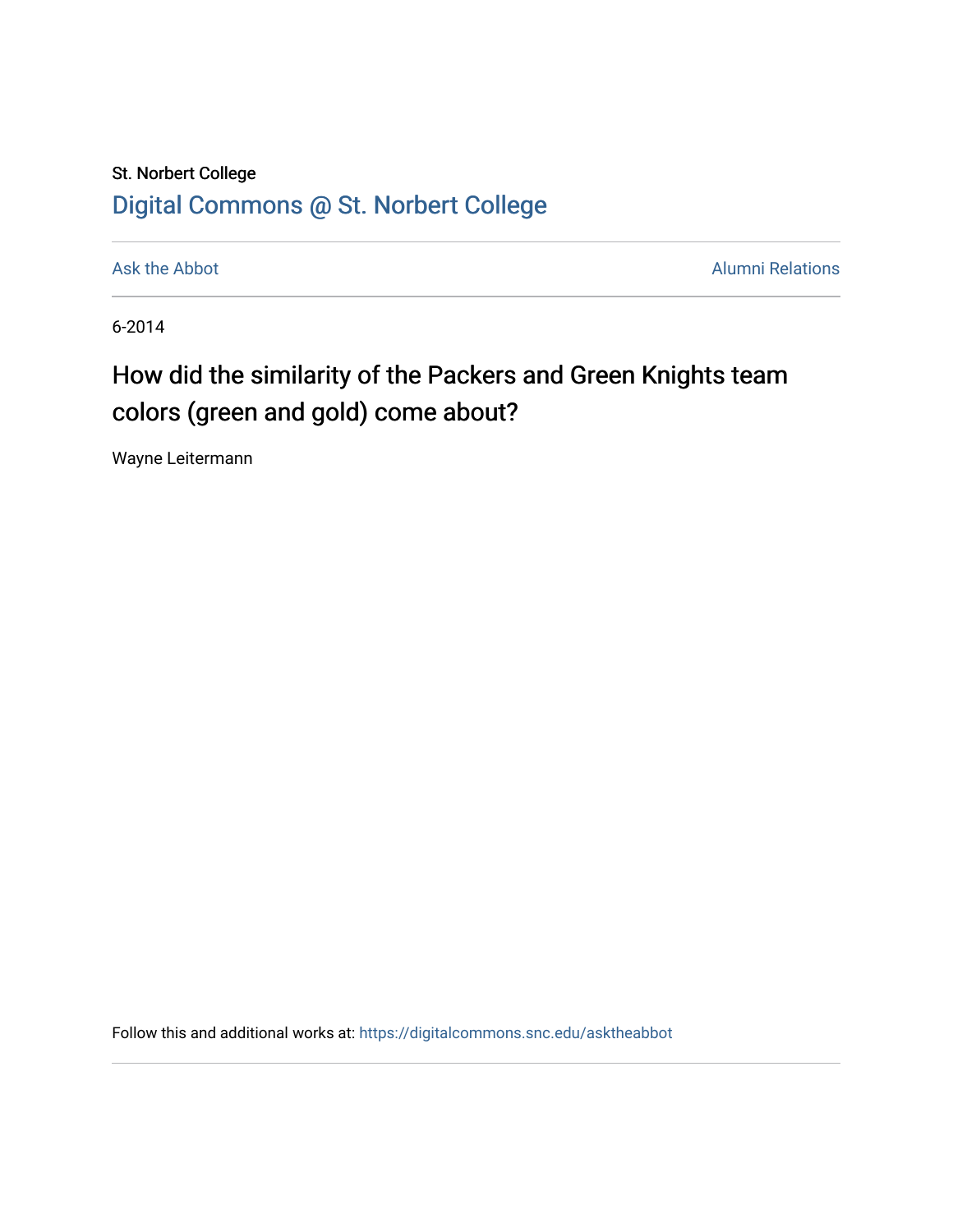

[Academics](https://www.snc.edu/academics) [Admission](https://www.snc.edu/admission) [Campus Life](https://www.snc.edu/campuslife) [Living Norbertine](https://www.snc.edu/livingnorbertine) [Athletics](https://www.snc.edu/athletics) [About](https://www.snc.edu/about)

Q

Giving

to SNC

 $\geq$  [Alumni](https://www.snc.edu/alumni/)  $\geq$  [Ask the Abbot](https://www.snc.edu/alumni/abbot/)  $\geq$  June 2014 A

## [Alumni](https://www.snc.edu/alumni/index.html)

[Events & Reunions](https://www.snc.edu/alumni/event/index.html) [Behind the Arch](https://www.snc.edu/alumni/event/behindthearch/) [Benefits and Services](https://www.snc.edu/alumni/benefits.html) [Get Involved](https://www.snc.edu/alumni/getinvolved.html) [Give to SNC](http://giving.snc.edu/) [Alumni Awards](https://www.snc.edu/alumni/awards/index.html) [Knight Lights](https://www.snc.edu/alumni/knightlights/index.html) [Alumni-Owned](https://www.snc.edu/alumni/directory/index.html) [Businesses Network](https://www.snc.edu/alumni/directory/index.html) [Alumni Board](https://www.snc.edu/alumni/alumniboard.html) [Student Alumni](https://www.snc.edu/alumni/saa.html) [Ambassadors](https://www.snc.edu/alumni/saa.html) [Staff](https://www.snc.edu/alumni/contactus.html)

# June 2014 Question:

Dear Abbot Pennings,

How did the similarity of the Packers and Green Knights team colors (green and gold) come about?

Wayne Leitermann, St. Norbert Parent

#### Answer:

Dear Wayne,

My good fellow, what a splendid question to answer!

As many know, our beloved institution has a long-standing association with the Green Bay Packers. From their players staying on campus in Victor McCormick Hall during preseason training and our cheerleaders having the special honor of rooting for the team on home game days at Lambeau Field, to our own President Thomas Kunkel serving on their board of directors and many of our alums going on to work for the organization, we are quite proud of our historic relationship.

So did our shared history lead to similar team colors? Surprisingly, the green and gold colors of both are somewhat of a coincidence.

St. Norbert's school colors were originally Dartmouth green (commonly called forest green) and white, with gold. In 1931, to differentiate between St. Norbert High School and St. Norbert College, the high school (later known as Abbot Pennings High School) was given the green and white, while the college adopted Dartmouth green and light old gold. To



### Ask The Abbot

As the founder of St. Norbert College, and having a prime seat in the center of campus throughout the years, I, Abbot Bernard Pennings, hold the answers to many of your burning questions about the college. [Submit Your Question](https://www.snc.edu/alumni/abbot/index.html)